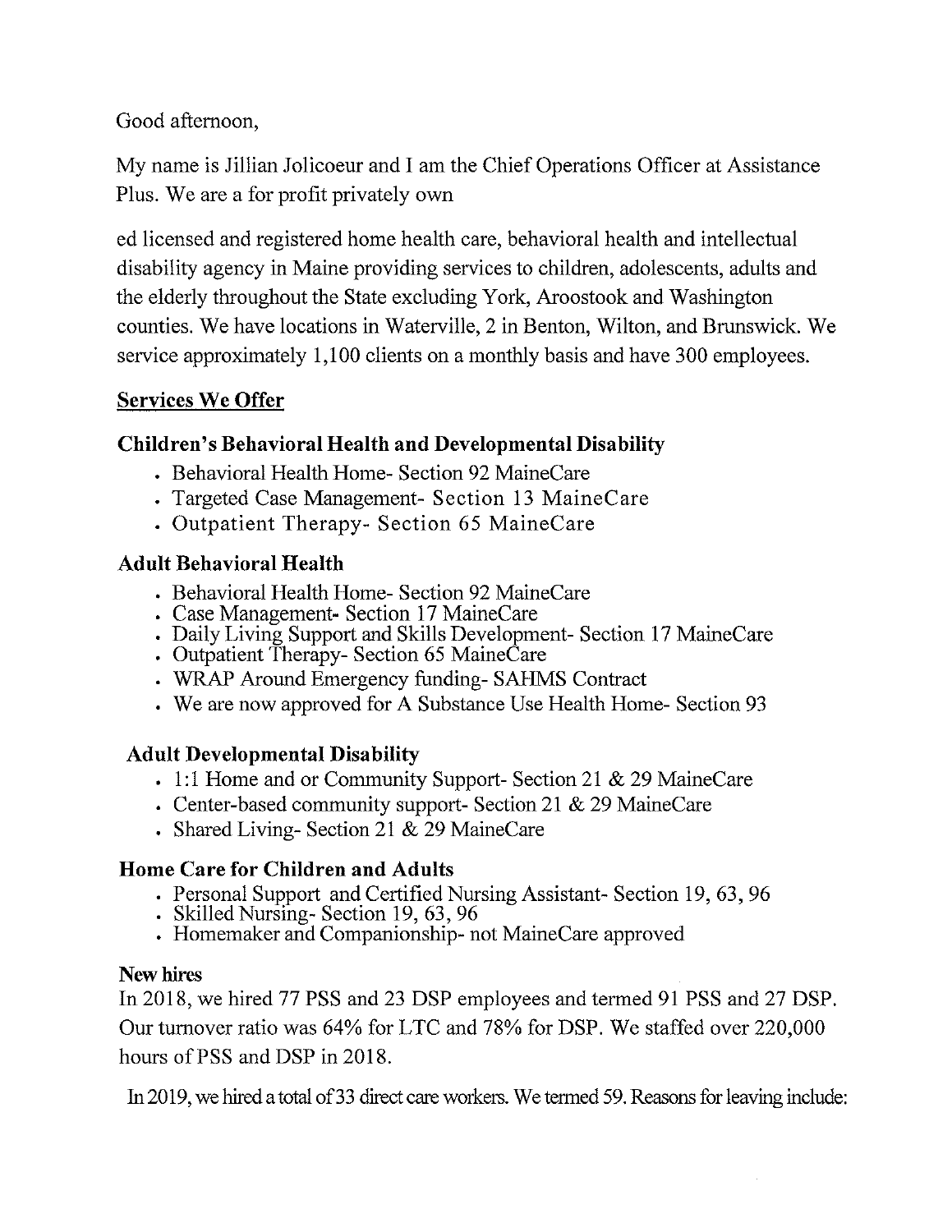- Taking a break from homecare x4
- Went back to school x4
- Lost funding for client (Family provider) x2
- No response  $-$  disappeared  $x5$
- Moved away x 2
- New job x9
- No transportation
- Client termed staff (Family provider)
- No reason given x13
- Retiring
- Termed x3
- Medical x6
- Family issues
- Shared Living

#### In 2019,

- We have implemented 30 day follow up calls for new hires
- We offer exit interviews and stay interviews with the hopes of gathering useful data to help retention.
- This is also our second full year doing Employee Appreciation days.
- We have a full employee recognition committee.
- We track where employees are recruited from
- We recognize employees on their birthday as well as another designated day for the specific caregiver.
- We also offer employee surveys and feedback processes.
- Furthermore, we offer regular rising star awards and recognition gifts for 3 positive comments per direct care worker.
- We do regular monthly newsletters
- Recognition as well as Facebook posts
- Employee and client testimonials
- We pay \$1.00 more hourly for private pay clients.
- As well as increased pay on holidays and weekends.
- Mileage rate .30 mile. We drive on average approx. 800,000 miles per year
- Greater insurance policy prices are required for those staff transporting.
- We pay for employee referrals.
- We offer sign-on bonuses for hard to fill positions.

A.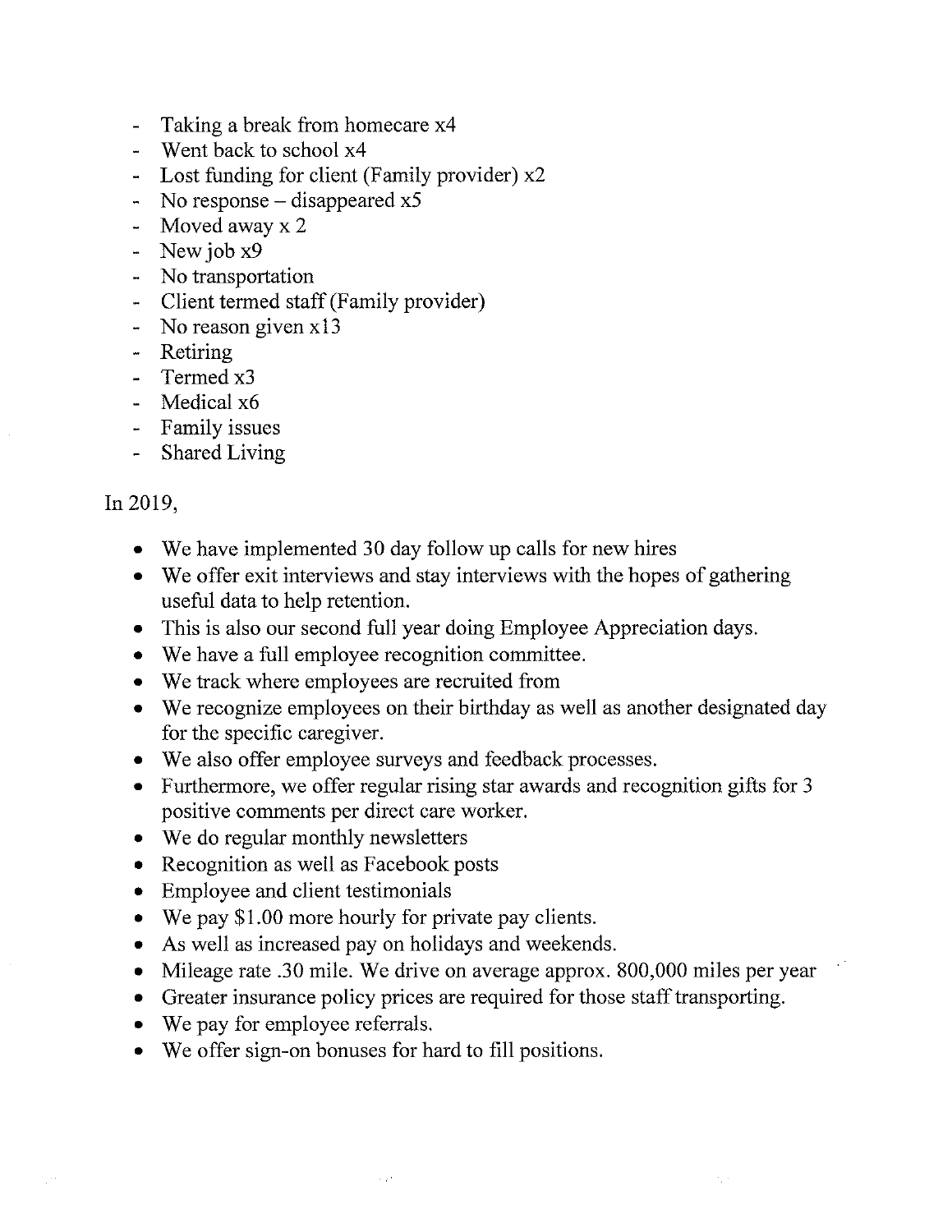• Recruit New Americans and asylum seeking individuals to work in Maine

 $\mathcal{L}_{\mathcal{A}}$ 

- Help keep our young Mainer's in Maine
- Require high school students to complete a direct care curriculum to graduate during summer
- Create a plan to attract older workers to work in direct care
- Marketing campaign to promote this type of work
- Better communication and collaboration with regulatory bodies

Jillian Jolicoeur COO

 $\bar{\bar{z}}$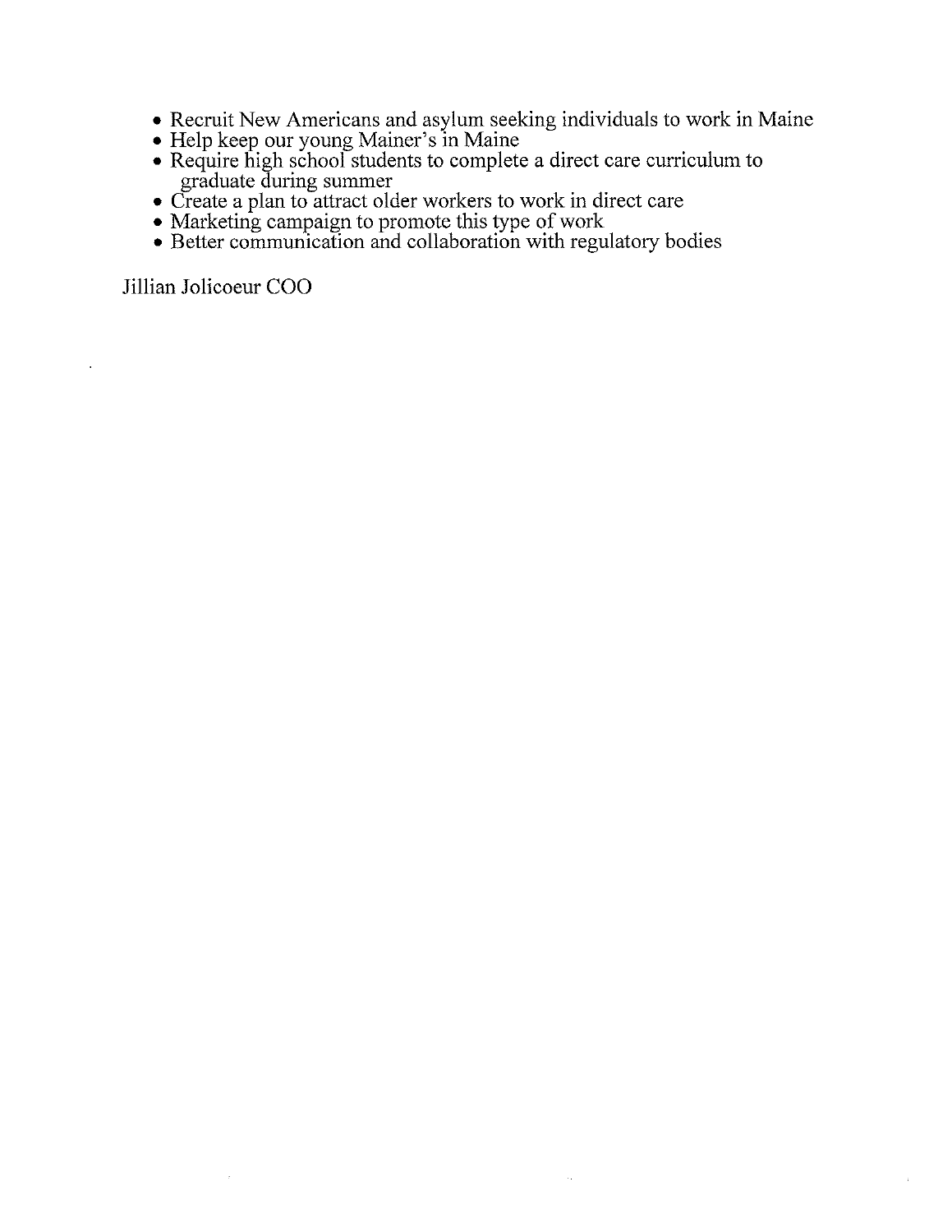- We also offer cross-training
- Training are free for all employees, paid trainings
- We offer paid time off for all of our part- time employees. Field staff earn approximately a week a year of paid time off for a 40 hour/week position. This added cost was around \$160,000 and implemented in 2017.
- We also offer health insurance with a year look back
- We also pay employees a flat fee for a missed visit.
- We raised base pay and current wages for all DSP staff in 2018.
- We have a full time recruiter
- We increased supervisory efforts for all DSP's and PSS staff. PSS obtained raises only from minimum wage hikes. Many PSS staff remained capped due to low funding. We attempted to increase RN wages but are still waiting for a bill to pass for visit rates across all programming and billing out of home time.
- We have issues with maintaining train the trainers. We are working on this currently.
- We offer different internships
- Most employees have he flexibility of making their own schedule
- We are looking to add residential services to reduce turnover
- We employ family caregivers
- We work on many advisory committees to increase communication and knowledge about agency delivery of service concerns
- We offer mentor positions with quarterly stipends to provide peer to peer contact with front line workers
- We are adding skype to better reach staff only when funding allows
- We promote from within when able
- Our recruiter spends 50% of her time on direct recruiting
- We use various advertising techniques
- We allow overtime to meet the demands, new in 2019

#### **Recommendations**

- Increase reimbursement rates
- Different level of care rates for aqcuuity levels
- Implement the Muskie Center Direct Service Worker Curriculum
- Allow college credits towards MHRT-c, nursing, case management
- Allow  $10^{th}$  grade education for DSP
- Curriculums and EVV in French
- Open up train the trainer for immigrant populations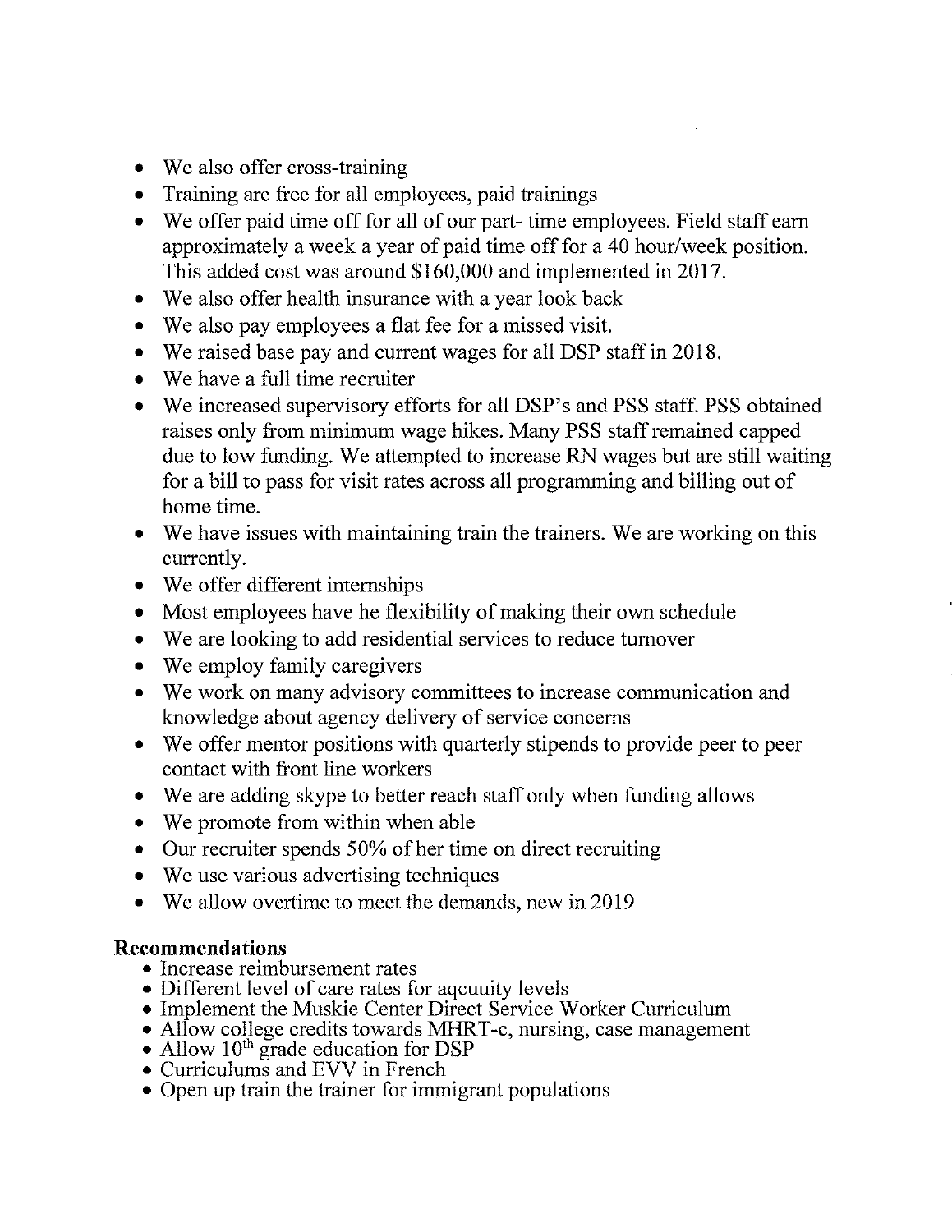## **Care Coordination is Essential to Serve Consumers, Control Cost and Ensure Quality to the Home and Community Based Long Term Care System**

#### **Who is served:**

• SeniorsPlus serves an average of 4400 people each day in the home and community based care system.

#### **Role of Care Coordination:**

Care Coordination is one of many services that work together to allow a consumer the choice to receive care at home, where care is less costly than institutionalization. Ensuring that care and services are coordinated and that only authorized services are delivered lowers overall cost and maintains quality in the in-home care system.

#### **The trained and licensed care coordinator ensures that consumers who want to remain in their home get the right service, at the right place, and at the right time**

- Ensures plan of care is followed and provides choice of in-home service providers
- Offers choice and explanation of consumer-direction for personal care services and provides skills training and support
- Authorizes the service for in-home care providers to carry out
- Ensures consumers have access to and knowledge of resources to allow them to stay at home as safely as possible
- Develops an inventory of what informal resources the consumer has available to them (family, friends, faith, etc.)
- Continually assesses and monitors a consumer's needs and strengths; refers back for reassessment as necessary
- Assesses for other needs and makes appropriate referrals
- Connects to other case management system to avoid duplication, assures coordination and roles and responsibility clarification

#### **The trained care coordinator monitors service delivery for quality and quantity of care**

- Maintains contact with the consumer regarding their overall services
- Receives and follows up on complaints from consumers regarding service delivery
- Continually problem-solves situations regarding provider; presents consumer with choices to avoid interruptions in service
- Reconnects consumers to services when they are being discharged from a hospital or other short term institutional stay
- Provides a support for consumer and family decision-making
- Works with Adult Protective Services when issues of abuse, neglect or exploitation arise

From Betty Sanger-Marter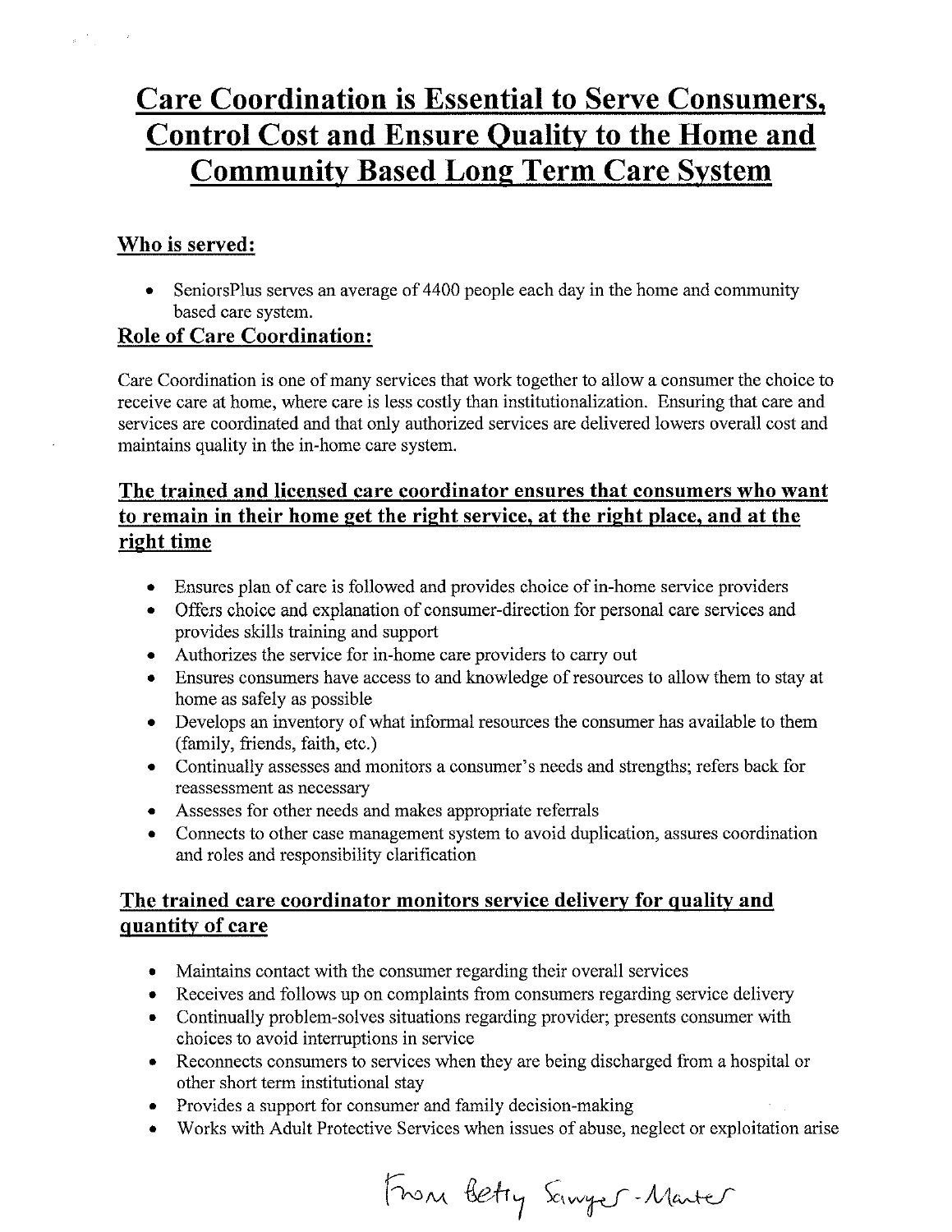• Files complaints with Office of Program Integrity as warranted

#### **The trained care coordinator ensures that the person continues to qualify under state and federal program rules**

- Receives assessments/plans of care and implements it with the consumer.
- Ensures that the consumer continues to meet the financial criteria established for the various programs
- Ensures that program rules are accurately applied to bring in-home and care coordination services to the consumer (we operate under 3 different sets of regulations and consumers may move from one program to another)
- Ensures spending program caps are not exceeded
- Carries out the federally mandated assurances through the Medicaid waiver requirements

#### **Care Coordination is Central to the L TSS System**

- Care coordination is a third party; independent of the assessment agency and the direct care agencies. It has no affiliation with a particular provider so is able to act as an independent advocate on behalf of the consumer
- The Care Coordinator assists a consumer or family in navigating the long term care system
- It ensures a check and balance for the system that addresses quality of service, quantity of service and the right service for each consumer
- It is the linkage and referral hub that connects consumers with information, choices, and services.
- It saves resources by ensuring that consumers get the correct amount of care in the community rather than being unnecessarily placed in institutions.
- Care coordinators are trained to know many program regulations in order to insure that a duplication of service is avoided.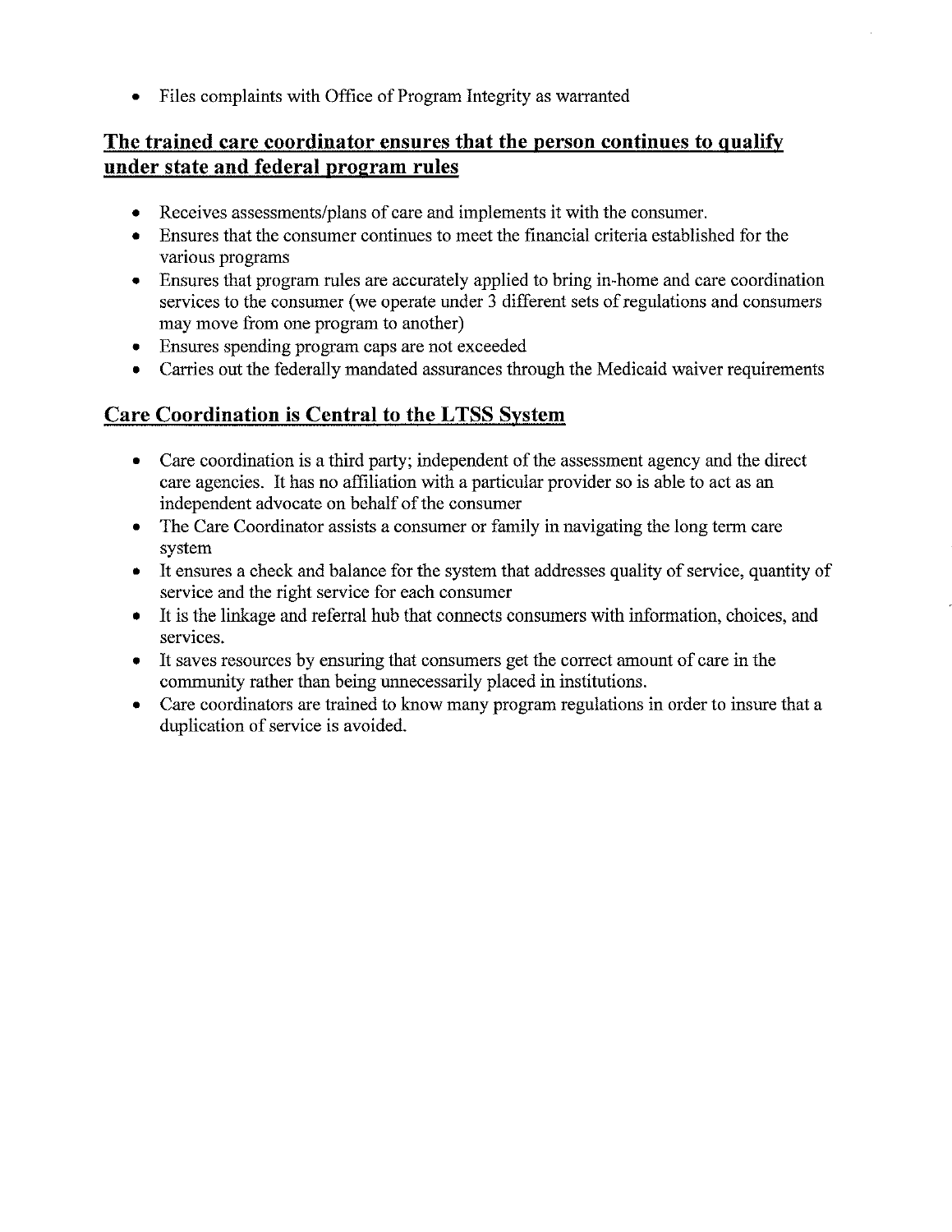# **SeniorsPlus Direct Care Worker Issues and Thoughts for Attraction and Retention**

- Reimbursement for mileage to and from client homes
- Training- all types ... dealing with difficult behaviors, mental health, substance abuse, dementia, safety, lifting and using equipment...
- Career pathways  $-$  perhaps certificates in some of the above could help with differentiating pay levels. The more certifications you have the more skilled you are, the more you get paid.
- Agency cell phones, especially with EVV requirement
- Benefits including paid time off, healthcare, etc
- Some base wage guarantee no show rates for agencies so that workers can be paid.
- And of course livable wages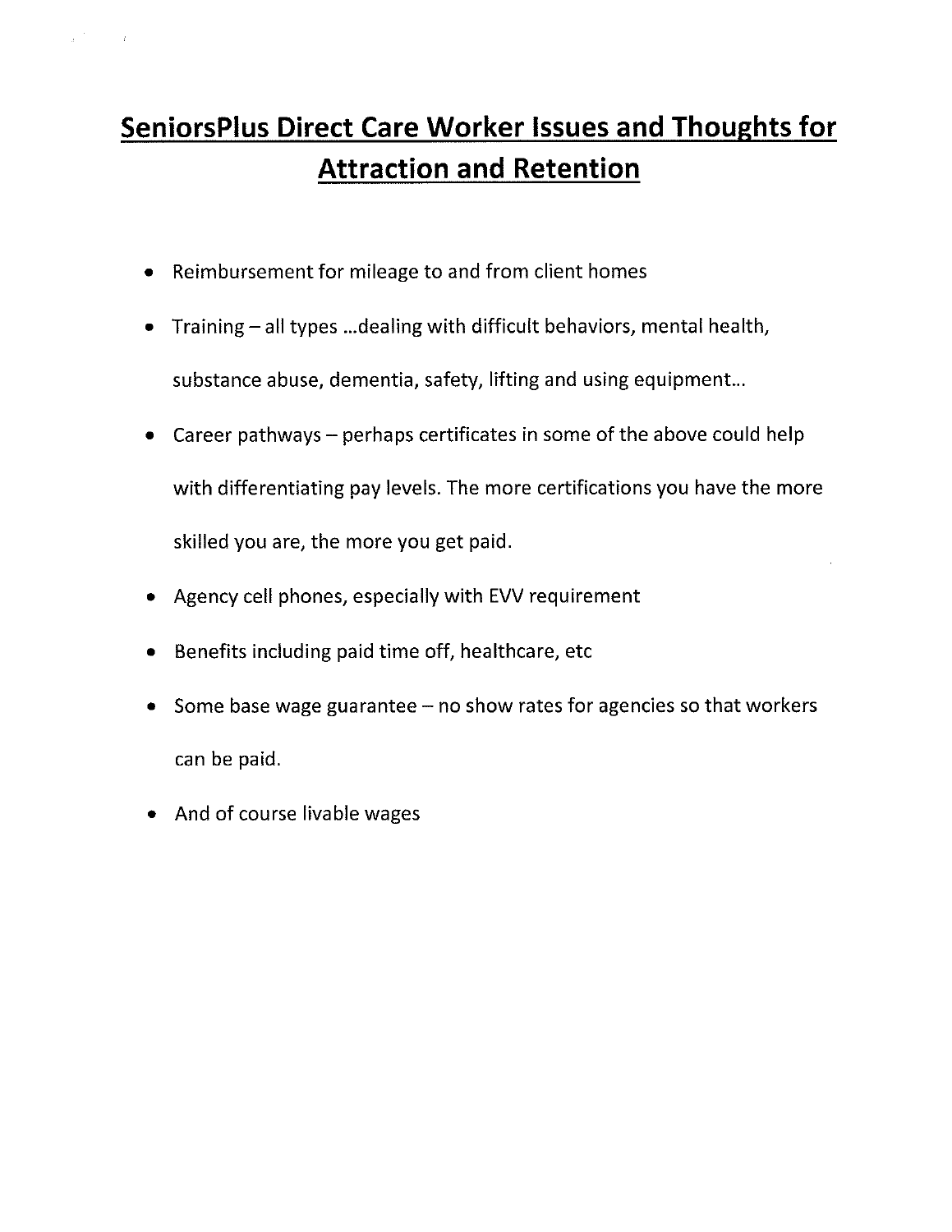

Capacity Change Equity Syntiro is a respected leader in building capacity, making change, and promoting equity and social justice.

#### **About**

#### **Mission**

Syntiro is committed to working for equity and social justice, access and opportunities that enhance and improve education and employment outcomes.

Syntiro works for equity in partnership with educators, state agencies, and community organizations seeking to acquire knowledge, embrace change, and increase effectiveness in education and employment. For over thirty years, our Maine-based nonprofit has been respected for its commitment to providing creative and innovative professional development and results-based services addressing critical issues facing Maine and the nation.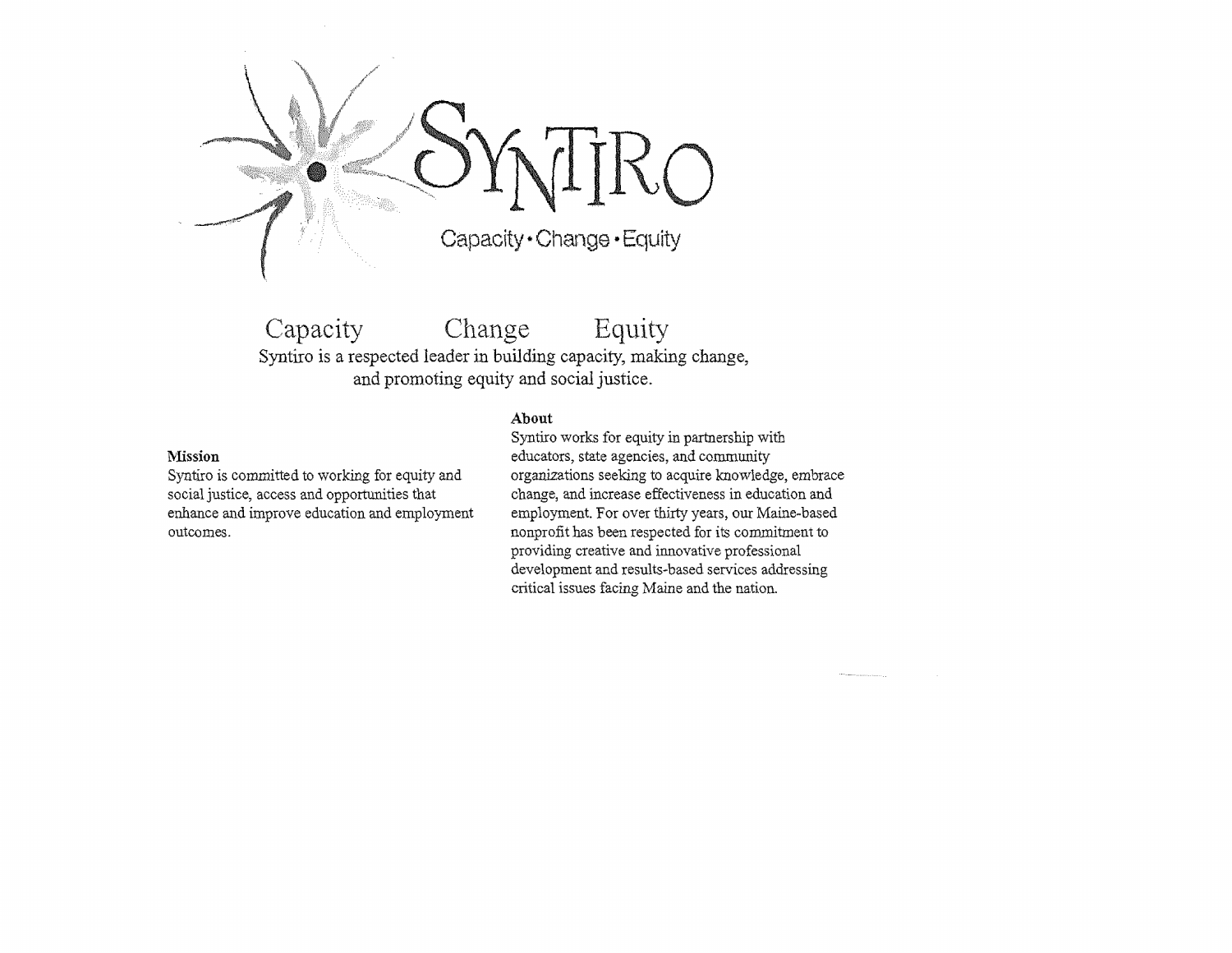# In Maine....

- 36,137 Blind & Disabled SSI recipients
- $\cdot$  1,930 (5.3%) SSI recipients in ME are working
- 4,997 People with IDD in Day/Employment services
- 901 People who are receiving integrated employment services (inc. group placements)

From Debbie Gime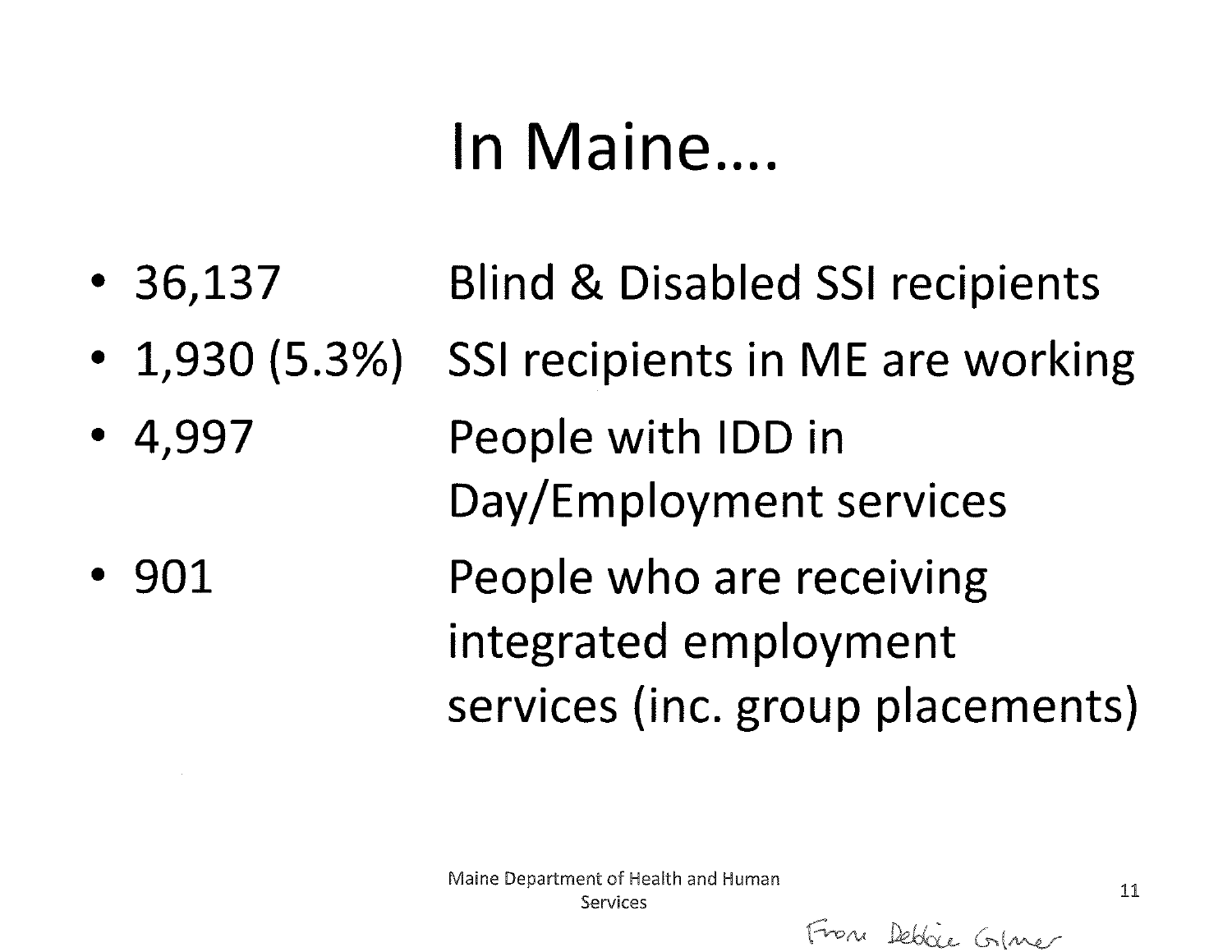- **\$63,510,640 is spent for day/employment services in Maine**
- **3,370,000 is spent on integrated employment services in Maine.**

2015 SSI Annual Statistical Report: www.statedata.info

Maine Department of Health and Human Services 12<br>Services 12

From Rebbee Gaver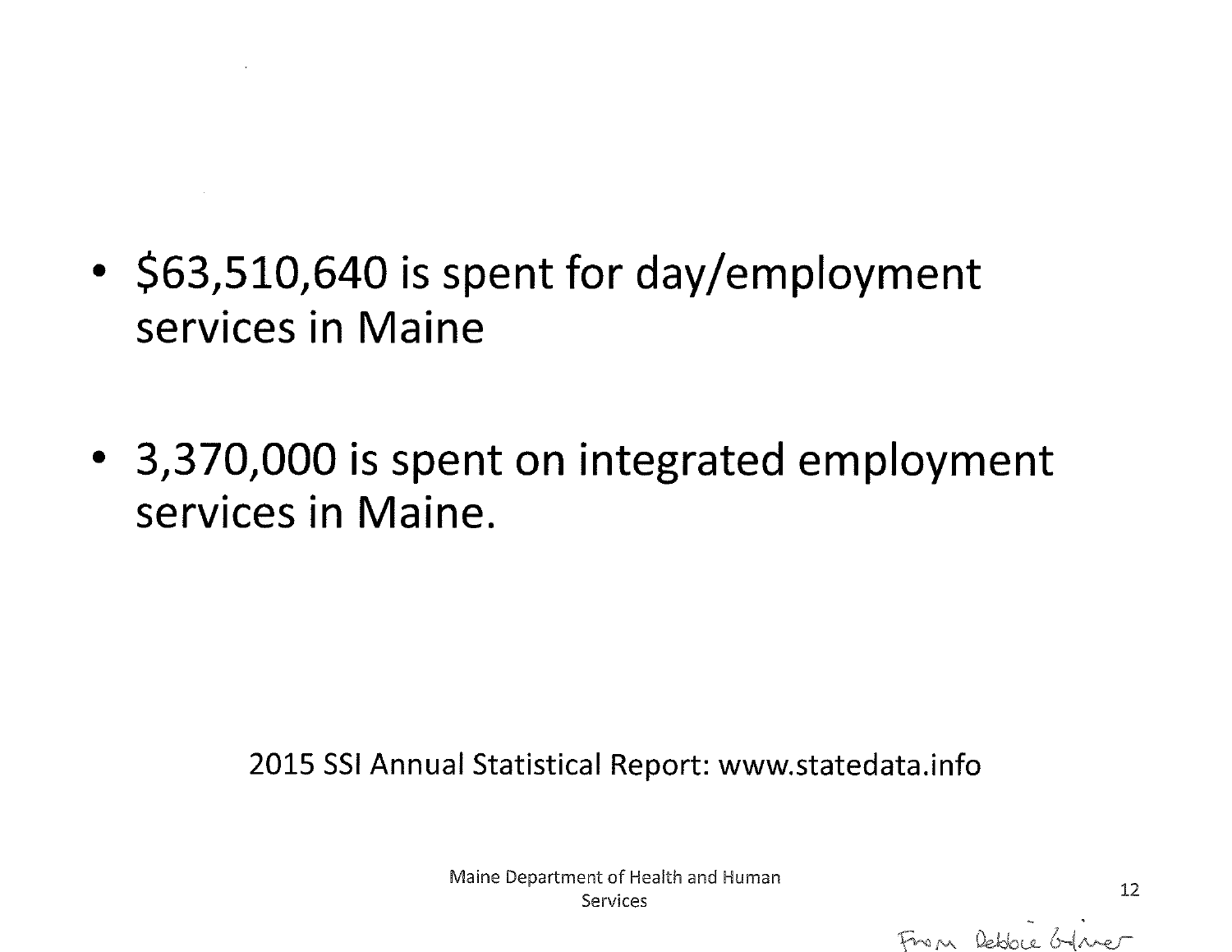

To: Anna Broome

From Don Harden

Re: Summary Notes from Workforce Commission Presentation of 9/26/19

#### **Program Overview:**

- ISS (aka the State Homemaker Program) assists consumers needing physical assist with IADL's (housekeeping, laundry, grocery shopping/food preparation, non-medical personal assistance) to remain independent in the Home.
- Program is low cost, preventative; two hours average weekly.
- Provided in all 16 counties; 2169 consumers served in FY 2019
- Currently 8-10 % consumers on the rolls reported as unstaffed. Wait List to bring people onto services is also impacted by staffing.
- There are geographical differences in where staff vacancies and unstaffed consumers are located; greatest workforce challenges are in Southern Maine and track along the coastal counties into Hancock. Urban areas, Greater Bangor, Augusta-Waterville and Lewiston-Auburn are also becoming more challenging to staff.
- Number of applications & hires; most recently completed period processed 1,060 resumes to get 43 hires. *Evidence of the incredible opportunity costs of workforce recruitment; time spent on recruitment that formerly was devoted to consumers and worker supervision.*
- Turnover due primarily to (1) opportunity to take another job at higher pay, usually outside of LTSS (2) and "retirement"; in part aging out, in part personal reasons, in part medical reasons.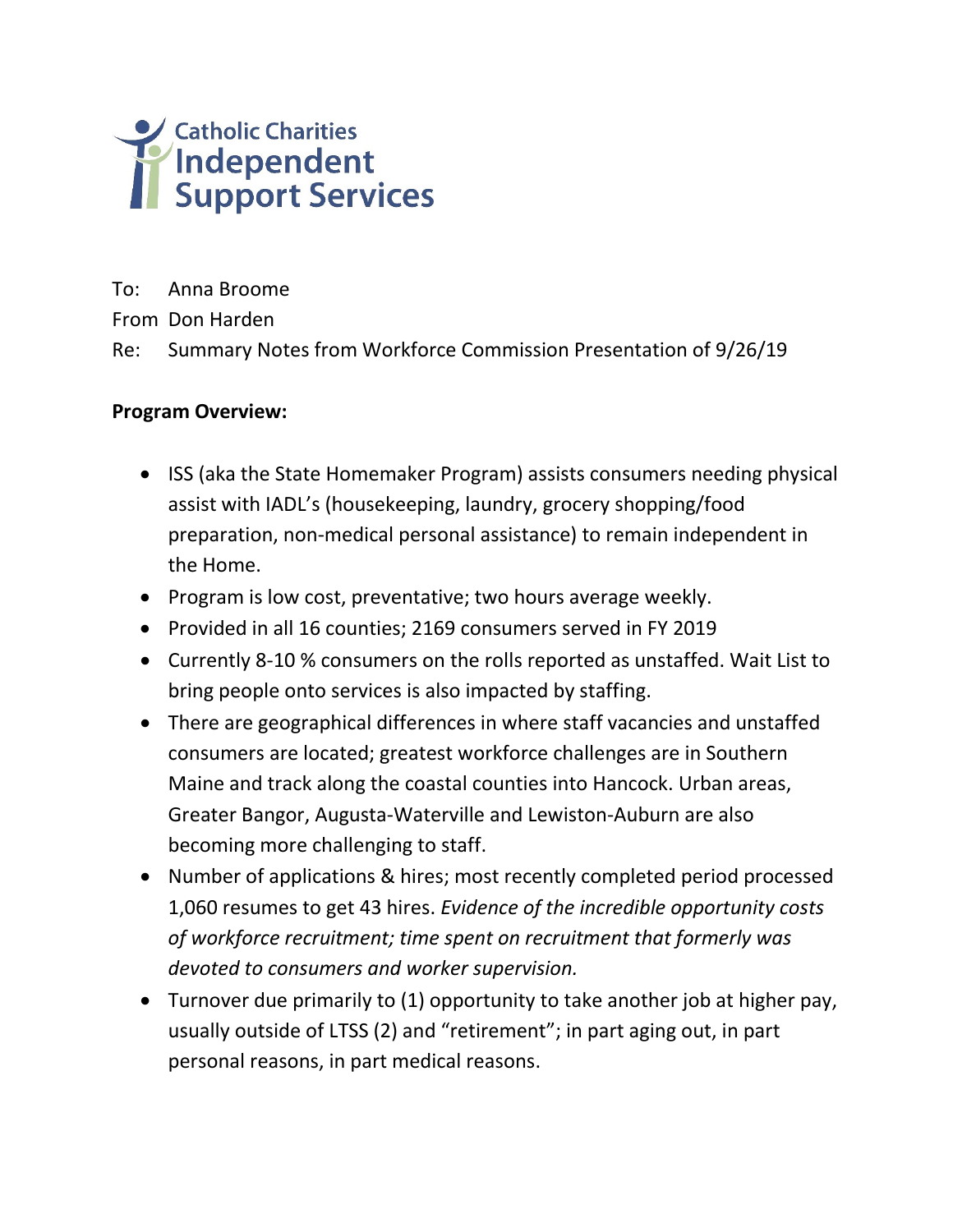- ISS has a three-part human resource strategy to staff consumers; (1) CCM Agency direct care workers (47% or units provided); (2) Sub-contracted workers from private LTSS agencies (23%); (3) Self-direction (30%). (*Selfdirect consumers find their own worker and direct their own care*.)
- One of our strategies to address the DCW shortage has been to grow SDC to 30% of our total service units.
- We're seeing a decrease in doing business with sub-contractors as their rate of reimbursement for PSS has increased, their costs of business are going up, and they struggle with the same recruitment & retention issues we are facing.

#### **Current strategies being used to address the DCW shortage at ISS:**

- Increased rates of reimbursement for sub-contractors to improve our competitive positioning with the higher PSS rate.
- Increased wages for CCM homemakers:
	- o Can't compete dollar for dollar with other parts of the economy for workforce
	- o Just trying to compete with other DCW agencies and stay ahead of minimum wage.
	- o Geographical wage differences; \$12.50 base pay in Southern Maine; \$11.00 in more rural areas where comparative wages are lower.
- Increased access for workers to part-time (20-29 hours a week) and fulltime (30 or more hours) benefits based on increased work hours. We are finding in a world of high-deductible health care largely inaccessible to many of our workers cost wise that paid time off is serving as more of an incentive. Some cannot/will not increase workhours due to putting in jeopardy essential entitlements.
- Incentivizing workers through one-time cash stipends for (1) increased production targets; (2) agreeing to serve difficult to staff consumers on the unstaffed list; (3) personal referrals that result in DCW hires.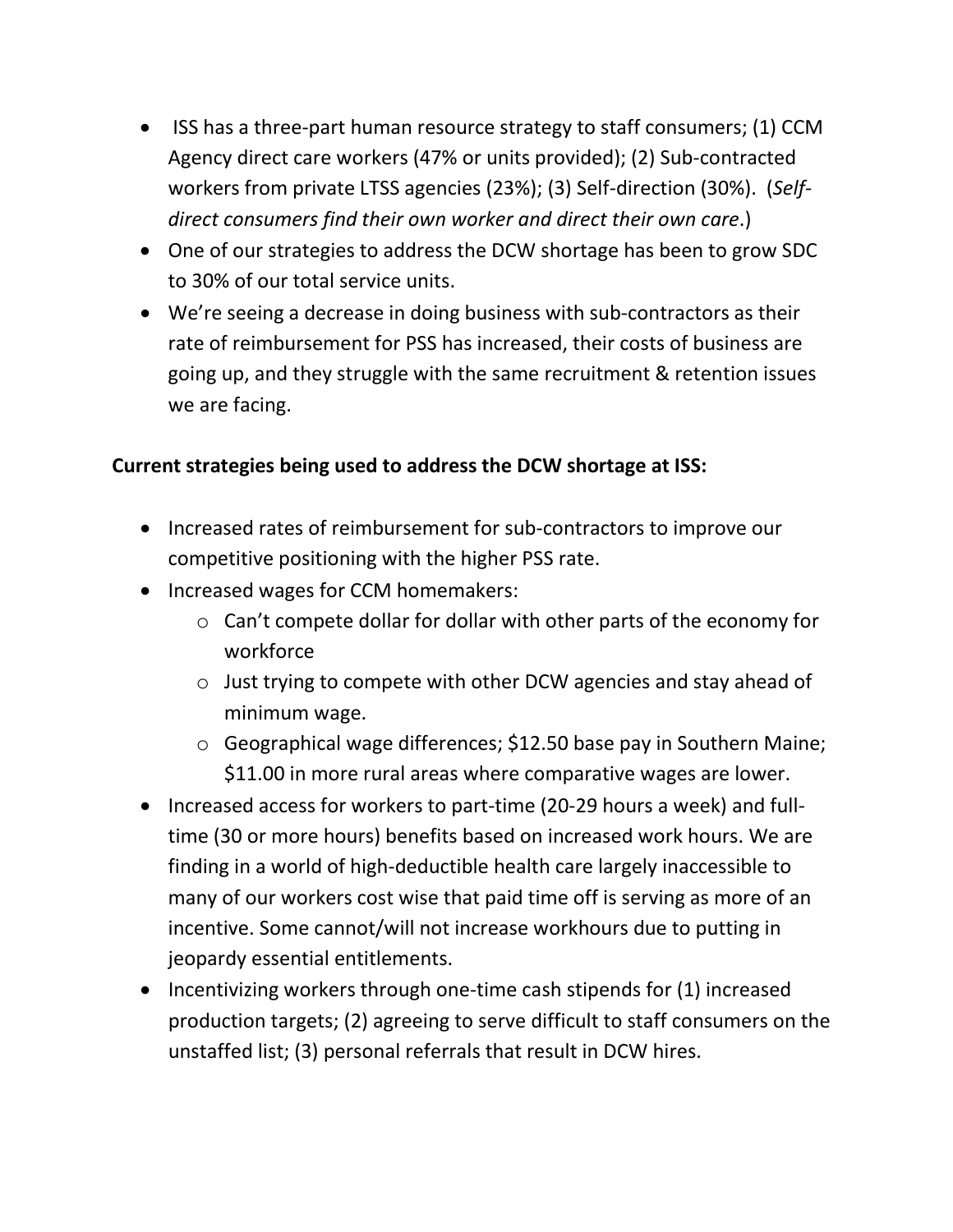- ISS is seeing the need to increasingly provide "contingency funds and supports" to workers to address their own life issues/poverty. E.g. assistance with car repair and supplemental car insurance; personal needs due to emergencies.
- Some workers are becoming increasingly difficult to recruit and retain because of the technological divide. I.e. they live off the grid in terms of connectivity and due to their own poverty can't purchase IT equipment necessary to operate in what is becoming increasingly higher-tech. We are spending more time navigating this technological divide with workers and assisting them.
- Increased use of worker team meetings to provide morale boosts, training; feedback on the impact of the service, personal testimonials from satisfied, grateful consumers.
- Expansion of the Self-Direct Care Option
	- o Increased wages for SDC Workers, on par with agency workers.
	- o Increased support in from program staff to help SDC consumers find a SD worker.
- With recruitment more aggressively and creatively marketing the non-pay benefits of working in ISS at CCM; the importance and meaningfulness of the work; the mission of our agency; the opportunity for pathways to other jobs at CCM.
- Program staff continue to be active at Career Center Job Fairs and other Recruitment but is trying out more targeted recruitment events such as going to Catholic Parishes and inviting parishioners to be part of the solution by agreeing to work part time, be a SDC worker or volunteer.

#### **Thoughts on what we could be doing more of:**

• Pipeline is critical; this is about workforce quantity, a workforce gap based on the imbalance between less workers entering the workforce than those aging out, a one to two-decade problem. We need to have a higher awareness marketing campaign from State Leadership about aging,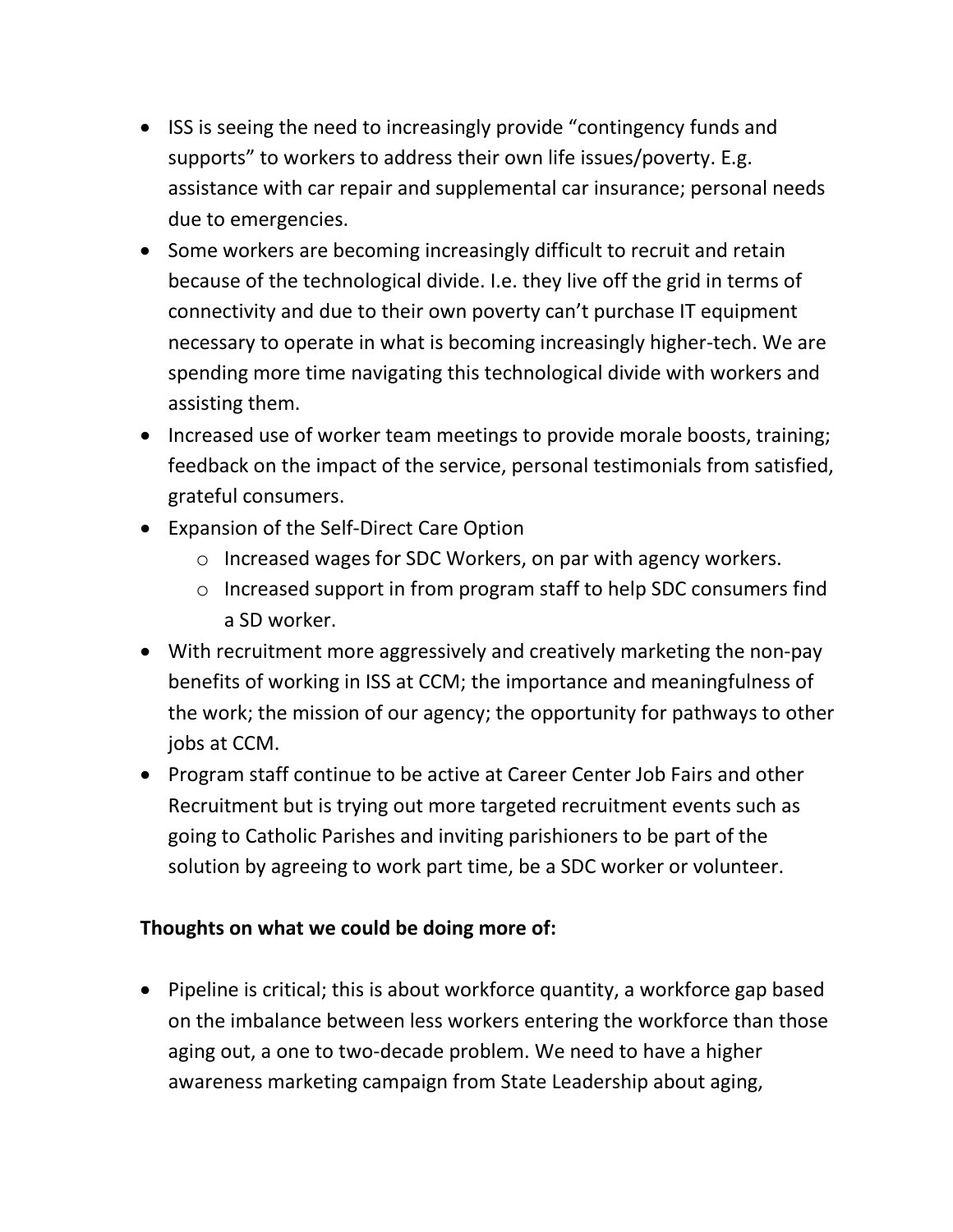workforce issues in the State of Maine, and the opportunity for Mainers to be part of the solution by staying in or returning to the workforce.

- Because it's about workforce quantity we need to be laser focused on where in the demographic the greatest opportunities for recruitment & retention are. For the immediate term the mature/older worker is the demographic cohort we could be getting more gain from. Employers need to be sensitized and educated about the business case for older workers and applying best practices.
- The 2013 MDF/Chamber Report identified demographic groups that could be focused on to address the workforce quantity issue. What are the action plans from DOL/State Workforce Board for all these buckets of opportunity?
- What can the LTC industry do together in the way of co-opetition (cooperative competition) to recruit, market our job opportunities and pool staffing. This would include a high-level marketing campaign about the opportunities and meaningfulness of working with our aging population. The LTC industry could host more targeted recruitment events.
- PHI says 51% of LTSS workers are on entitlements; at ISS we experience workers who are constrained in how much they can earn and more importantly how many hours they can work. A question for the Commission is can we leverage any flexibility in those programs to access this potential pool of hours.
- Rates of reimbursement do need to keep pace with changing market forces, continually benchmarked and examined across the DCW continuum so we don't create inequities and workforce shortages in one area through addressing one part of the continuum. There needs to be a commitment to ongoing rate methodology review and potential for rate increases as costs of business go up.
- In some programs there was decades back differential rates for the more challenging service provision situations. Differential rates would enable a provider to provide higher compensation to those workers dealing with